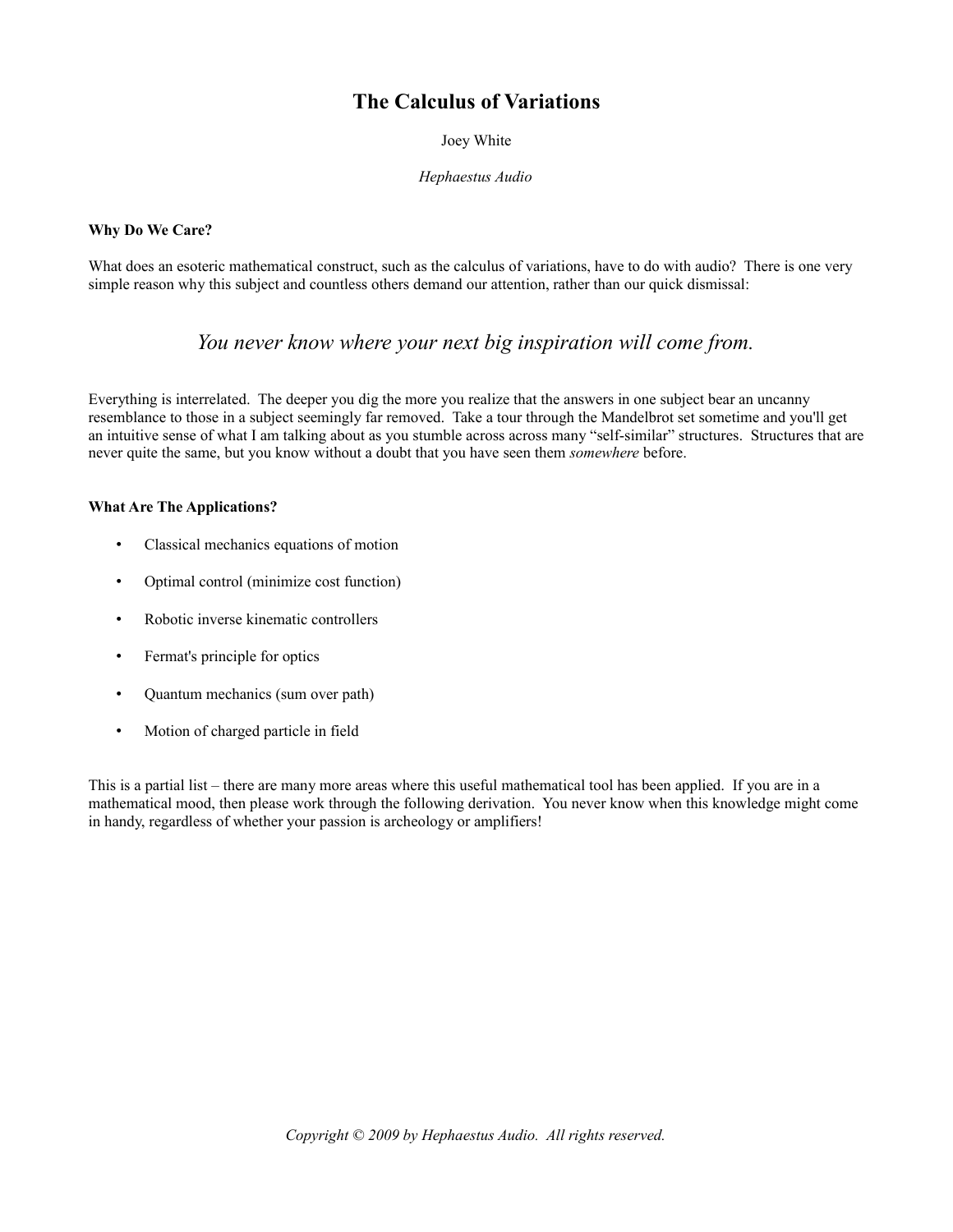#### **What Is The Question?**

We are often interested in *extrema*: What is the fastest route to deliver these newspapers? What gives the lowest total cost for this product? Which stein holds the most beer? The calculus of variations puts this sort of question into the language of mathematics, thus allowing application of the tools built up over the last few millennia. Okay, now for the formal bit:

Determine 
$$
y(x)
$$
 such that  $J = \int_{x_1}^{x_2} f(y(x), y'(x); x)$  is an extremum (minimum or maximum).

Let  $y(\alpha, x) = y(0, x) + \alpha \eta(x)$  where  $y(0, \alpha) = y(x)$  is the extremum, all  $\alpha \neq 0$  are paths that depart from the extremum, and  $\eta(x)$  is a function of x that has continuous first derivative and vanishes for  $x_1$  and  $x_2$ .

Please refer to Fig. 1 for an illustration of this construction.



**Figure 1** – illustration of extremum path  $y(x)$  and varied paths  $y(x) + \alpha \eta(x)$